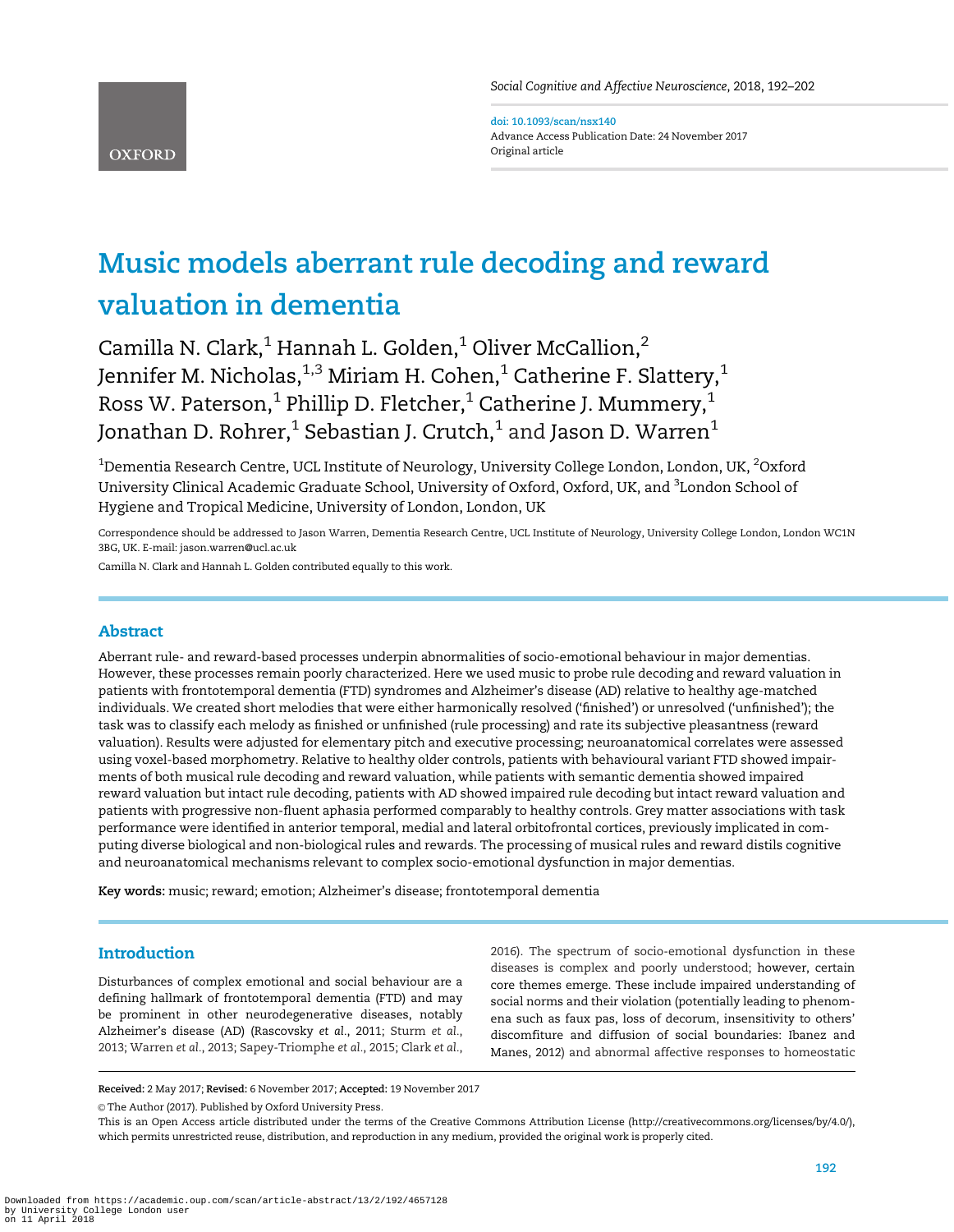signals (leading, e.g. to apathy or abnormal hedonic investment in potentially rewarding, aversive or banal stimuli: [Zhou and](#page-10-0) [Seeley, 2014](#page-10-0)), as well as altered reactivity to emotional cues from complex environments ([Sturm](#page-10-0) et al., 2015) or reduced ability to use semantic regularities in anticipating future events [\(Bertoux](#page-8-0) et al., 2014; [Irish and Piolino, 2016](#page-9-0)). These processes might be collectively conceptualized as impaired 'rule' decoding and altered reward valuation from socio-emotional and other kinds of signals. Behaviourally, a major unifying goal of such processes is to respond appropriately to salient events in the world at large: 'salience' is a property often associated with stimuli that violate expectations ('rules') established by prior experience of related stimuli and salient stimuli frequently have reward or aversive potential, according to their intrinsic (biological or cognitive) value and behavioural context ([Wallis,](#page-10-0) [2007;](#page-10-0) Lang et al.[, 2009](#page-9-0); [Dalton](#page-8-0) et al., 2012; [Ibanez and Manes,](#page-9-0) [2012;](#page-9-0) [Schultz, 2013](#page-10-0); [Zhou and Seeley, 2014](#page-10-0)).

Emerging evidence in neurodegenerative populations has underlined the clinical and neuroanatomical relevance of rule and reward processing. Large-scale cerebral networks coding salience (comprising insula, anterior cingulate and orbitofrontal cortex) and reward value (comprising ventral striatal and mesolimbic dopaminergic circuitry) have been implicated in the pathogenesis of socio-emotional phenotypes in FTD ([Wallis,](#page-10-0) [2007;](#page-10-0) Lang et al.[, 2009](#page-9-0); [Pievani](#page-9-0) et al., 2011; [Halabi](#page-9-0) et al., 2013; Perry et al.[, 2014, 2015](#page-9-0); [Zhou and Seeley, 2014](#page-10-0); [Bocchetta](#page-8-0) et al., [2016\)](#page-8-0). Altered interactions between salience, reward and temporo-parietal 'default-mode' networks underpin socioemotional dysfunction in AD [\(Ismail](#page-9-0) et al., 2008; [O'Reilly](#page-9-0) et al., [2013;](#page-9-0) [Zhou and Seeley, 2014](#page-10-0); [Fletcher](#page-8-0) et al., 2015b; [Perry](#page-9-0) et al., [2015;](#page-9-0) [Ahmed](#page-8-0) et al., 2016). Deficient integration of signal processing with central reward evaluation and autonomic regulatory mechanisms may constitute a common effector pathway in a range of diseases ([Zhou and Seeley, 2014;](#page-10-0) [Fletcher](#page-8-0) et al., [2015a,b](#page-8-0)). However, the study of rule processing, salience detection and associated reward processing in the dementias poses a number of challenges. These include the complexity of natural socio-emotional scenarios, the diversity of contingent phenomena (spanning the gamut of primary biological and secondary hedonic stimuli) and the difficulty of manipulating relevant stimulus parameters under experimental conditions.

As a candidate model system for analysing rule decoding and reward valuation in dementia, music has a number of attractive attributes. Music is universal, ubiquitous and pleasurable for most listeners; its effects are grounded in cerebral ciricuitry that mediates pattern resolution and hedonic processing, overlapping the distributed networks implicated in FTD and AD [\(Koelsch](#page-9-0) et al., 2000; [Blood and Zatorre, 2001;](#page-8-0) [Janata](#page-9-0) et al., 2002; [Steinbeis](#page-10-0) et al., 2006; [Pressnitzer](#page-9-0) et al., 2011; [Salimpoor](#page-10-0) et al., [2011, 2013, 2015;](#page-10-0) Seger et al.[, 2013;](#page-10-0) Clark et al.[, 2014, 2015a](#page-8-0)). The socio-emotional resonance of music suggests it may be a fertile model for exploring the building blocks of more complex interpersonal and affective behaviours in daily life [\(Clark](#page-8-0) et al., [2015a](#page-8-0)). Music necessarily unfolds over time, mirroring the dynamic nature of socio-emotional interactions. On the other hand, despite its propensity to engage biological reward circuitry, music is an autonomous signalling system that does not depend on extra-musical associations. Moreover, the characteristics of music that convey salience and hedonic value are highly codified and relatively straightforward to vary experimentally. The 'rules' governing harmonic structures are acquired implicitly by normal listeners through exposure to the music of the dominant culture and are engaged rapidly and automatically even during non-attentive listening [\(Tillmann,](#page-10-0) [2005;](#page-10-0) [Huron, 2006;](#page-9-0) Loui et al.[, 2009](#page-9-0); [Koelsch](#page-9-0) et al., 2013; [Choi](#page-8-0) et al.[, 2014\)](#page-8-0). Indeed, music may be an ideal probe of the interface between cognition and emotion, via the medium of psychological expectancy [\(Krumhansl, 1997; Huron, 2006](#page-9-0)).

The relations between rule-based musical expectancy, arousal and valence (perceived pleasantness) are complex and influenced by the specific musical context. The interplay of tension and resolution is a fundamental mechanism underlying a range of psychophysiological (arousal and valence) effects associated with the manipulation of musical structure ([Krumhansl,](#page-9-0) [1997;](#page-9-0) [Steinbeis](#page-10-0) et al., 2006; [Gingras](#page-8-0) et al., 2016; [Tsai and Chen,](#page-10-0) [2015\)](#page-10-0). Musical pleasure and reward (though separable phenomena) are typically closely correlated ([Salimpoor](#page-10-0) et al., 2013): although ambiguity or surprise in more complex music and musical 'scenes' can be intensely pleasurable ([Huron, 2006](#page-9-0); [Pressnitzer](#page-9-0) et al., 2011), melodies with a harmonic structure that fulfils expectation or resolves ambiguity tend to reduce subjective tension and are usually perceived as subjectively pleasurable or rewarding, while lack of resolution or confounded expectation is associated with increased subjective tension and negative affect [\(Steinbeis](#page-10-0) et al., 2006; [Gingras](#page-8-0) et al., 2016; [Tsai](#page-10-0) [and Chen, 2015](#page-10-0); Tsai et al.[, 2015](#page-10-0)). This propensity of music to create psychological expectancy ('pay-off' vs disappointment) links it naturally to reward valuation, and indeed this is already recognized in the music neuroscience literature (Li et al.[, 2015](#page-9-0); [Tsai and Chen, 2015\)](#page-10-0). Reward is a complex, multidimensional psychophysiological construct, but generally entails the potential for consummatory behaviour or active updating of stimulus value, completion or resolution even in the absence of overt goal-directed action [\(Schultz, 2013;](#page-10-0) Perry et al.[, 2015](#page-9-0)).

From a clinical perspective, altered behavioural responses to music are well documented in many patients with dementia and may stratify FTD and AD syndromes. Recent evidence suggests that behavioural variant (bv)FTD may impair the analysis of musical structure (in particular, anticipation of structure unfolding in time) as well as hedonic valuation of music, whereas semantic dementia (SD) may be associated with relatively preserved processing of musical structure and progressive non-fluent aphasia (PNFA) and AD with relatively preserved hedonic valuation of music (Omar et al.[, 2010;](#page-9-0) [Weinstein](#page-10-0) et al., [2011;](#page-10-0) Hsieh et al.[, 2012;](#page-9-0) [Downey](#page-8-0) et al., 2013; [Fletcher](#page-8-0) et al., 201[3,](#page-8-0) [2014, 2015b;](#page-8-0) [Henley](#page-9-0) et al., 2014; [Agustus](#page-7-0) et al., 2015).

Here we used music as a paradigm to assess rule decoding and reward valuation in the canonical syndromes of FTD and AD, referenced to healthy older individuals. We presented novel melodies that either resolved according to the rules of classical harmony or did not resolve: the behavioural task was to decide whether or not each melody resolved (rule decoding) and to rate its pleasantness (reward valuation). We adopted this tonal expectancy task (rather than simply assessing, e.g. detection of dissonant or scale-deviant notes) because we wished to model the dynamic scenarios of natural, extra-musical, socio-emotional behaviour in daily life: in more complex social scenarios, the potential for reward (here, modelled as harmonic resolution) rather than the delivery of 'punishment' (a dissonant note) tends to be the prime mover of behaviour [\(Milinski and](#page-9-0) [Rockenbach, 2012\)](#page-9-0). At the same time, we wished to avoid any requirement for explicit labelling of musical emotions, a somewhat artificial task that is known to be impaired in FTD syndromes (Omar et al.[, 2011\)](#page-9-0). We assessed neural correlates of musical rule and reward processing using voxel-based morphometry of patients' brain MR images. Based on previous evidence, we hypothesized that bvFTD would be associated with abnormalities of both musical rule decoding (categorization of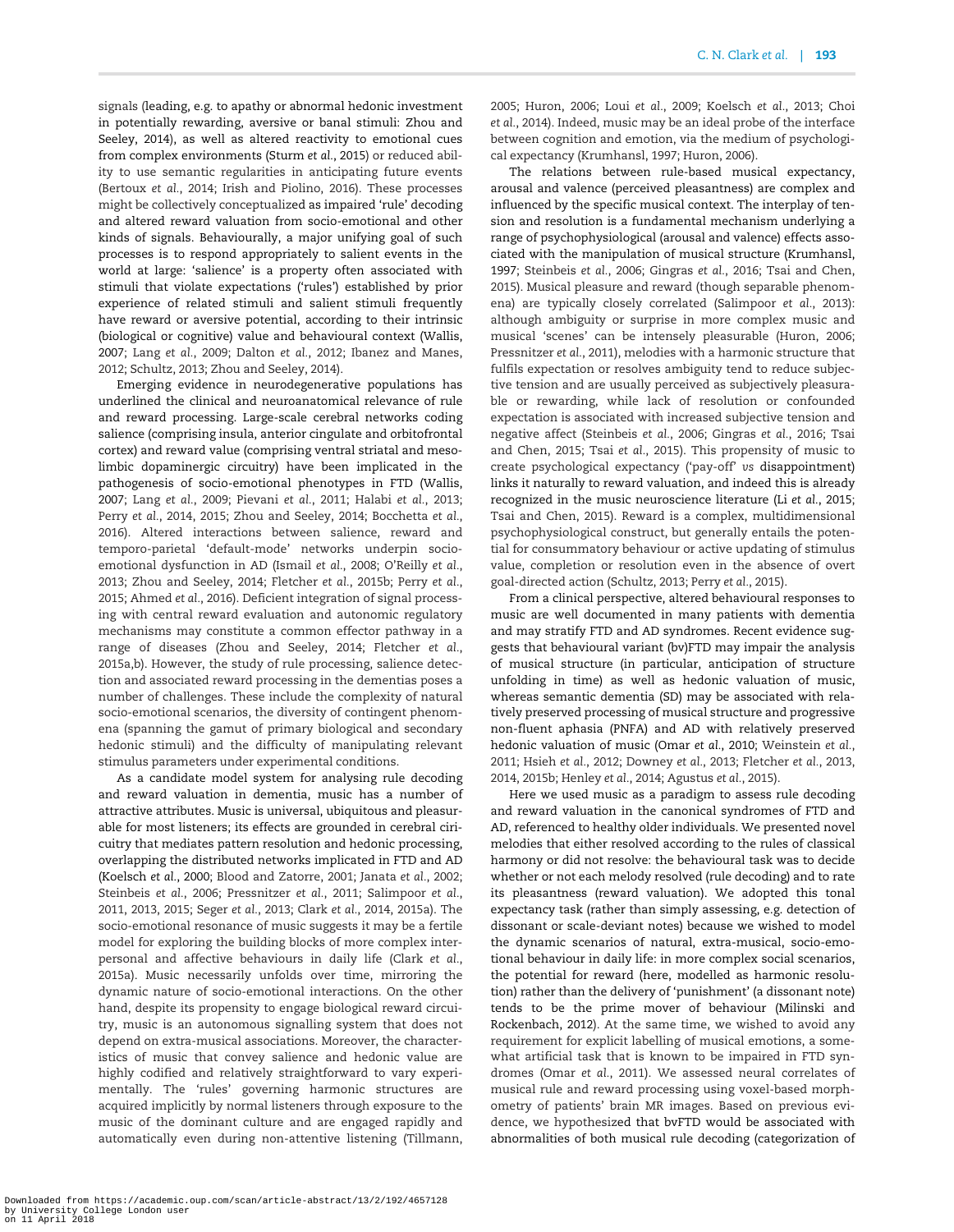tonally resolved vs unresolved melodies) and reward valuation (emotional rating of these melodies) (Omar et al.[, 2010;](#page-9-0) [Downey](#page-8-0) et al.[, 2013](#page-8-0); [Henley](#page-9-0) et al., 2014; [Agustus](#page-7-0) et al., 2015; [Fletcher](#page-8-0) et al., [2015b](#page-8-0)) while SD would show abnormal musical reward valuation despite relatively preserved rule decoding [\(Omar](#page-9-0) et al., [2010;](#page-9-0) [Weinstein](#page-10-0) et al., 2011; Hsieh et al.[, 2012](#page-9-0); [Fletcher](#page-8-0) et al., [2013, 2015b\)](#page-8-0) and PNFA and AD would show abnormal musical rule decoding despite relatively preserved reward valuation [\(Rohrer](#page-10-0) et al., 2012; [Fletcher](#page-8-0) et al., 2015b; [Golden](#page-8-0) et al., 2017). Based on previous work in the healthy brain and in patients with focal brain damage, we further hypothesized that harmonic classification of melodies would have a neuroanatomical correlate in superior temporal and prefrontal areas that mediate the analysis of musical and other rule-based patterns [\(Koelsch](#page-9-0) et al.[, 2000](#page-9-0), [2013](#page-9-0); [Janata](#page-9-0) et al., 2002; [Salimpoor](#page-10-0) et al., 2013, [2015](#page-10-0); Seger et al.[, 2013](#page-10-0); Clark et al.[, 2015a\)](#page-8-0); while the rating of harmonic pleasantness would have a correlate in inferior frontal areas (including orbitofrontal cortex and inferior frontal gyrus) implicated in the affective labelling of music and other stimuli [\(Blood and Zatorre, 2001;](#page-8-0) [Salimpoor](#page-10-0) et al., 2011, [2013, 2015;](#page-10-0) [Clark](#page-8-0) et al.[, 2014, 2015a](#page-8-0)) and the integration of semantic and emotional information ([Koelsch](#page-9-0) et al., 2006; Belyk et al.[, 2017](#page-8-0)).

# Materials and methods

#### Participants

In total 14 patients with typical AD (henceforth, 'AD') led by episodic memory decline, 11 patients with bvFTD, 6 patients with SD and 8 patients with PNFA were recruited. All patients fulfilled consensus clinical criteria for the relevant syndromic diagnosis [\(Gorno-Tempini](#page-8-0) et al., 2011; [Rascovsky](#page-9-0) et al., 2011; [Dubois](#page-8-0) et al., 2014). Twenty-two healthy older individuals with no history of neurological or psychiatric disorders also participated. Demographic details (including an assessment of past musical training and current listening habits) and clinical characteristics of the study cohort are summarized in [Table 1](#page-3-0). None of the participants had a history of clinically significant hearing loss or congenital amusia. One patient in the bvFTD group and five patients in the SD group had a history of abnormal craving for music or 'musicophilia' ([Fletcher](#page-8-0) et al., 2013). All participants had a comprehensive general neuropsychological assessment (summarized in [Table 1](#page-3-0)) and audiometric screening of peripheral hearing function (adapted from a commercial screening audiometry package; details in [Supplementary Material](https://academic.oup.com/scan/article-lookup/doi/10.1093/scan/nsx140#supplementary-data)). Brain imaging (MRI/CT) revealed a profile of atrophy compatible with the syndromic diagnosis in all patients; no brain images showed a significant cerebrovascular burden. In total 10 of 11 patients in the AD group for whom CSF was available had a protein marker profile suggesting underlying AD pathology (total CSF tau: betaamyloid $_{1-42}$  ratio >1, based on local laboratory reference ranges); CSF findings in 11 of 13 patients with other syndromes provided no evidence for underlying AD pathology. At the time of assessment, 13 patients in the AD group were receiving symptomatic treatment with donepezil and 2 with memantine; 1 other patient (in the PNFA group) was receiving donepezil.

The study was approved by the local institutional ethics committee and all participants gave informed consent in accordance with Declaration of Helsinki guidelines.

#### Musical assessment

Assessment of tonal expectancy. To assess processing of tonal expectancy (musical harmonic) rules and reward value, short monophonic melodies were composed by an experienced musician (O.M.). Melody endings were manipulated such that the melody sounded 'finished' (tonally resolved) or 'unfinished' (tonally unresolved). Melodies in the 'finished' and 'unfinished' conditions were closely matched for loudness, length, timbre, instrumentation, key, pitch velocity and tempo. All note sequences were synthesized with piano timbre as digital wavefiles using Logic Pro X. Tempo was fixed at 120 beats/min for all stimuli; melodies varied in length between three and five bars; however, the two conditions did not differ in mean length (number of bars or duration; see [Supplementary Material\)](https://academic.oup.com/scan/article-lookup/doi/10.1093/scan/nsx140#supplementary-data). Examples of stimuli are presented in [Figure 1](#page-4-0); the complete set is notated in [Supplementary Figure S1,](https://academic.oup.com/scan/article-lookup/doi/10.1093/scan/nsx140#supplementary-data) together with further details of stimulus preparation and pilot testing.

Melodies were presented in randomized order and the task on each trial was to decide first, if the melody sounded 'finished' or 'unfinished'; and second, to rate how pleasing was the ending of the melody ('How did the tune leave you feeling?') on a 5-point Likert scale (1, not at all pleased; 5, very pleased; see [Supplementary Figure S2\)](https://academic.oup.com/scan/article-lookup/doi/10.1093/scan/nsx140#supplementary-data).

Assessment of pitch pattern processing. To provide a measure of elementary pitch pattern processing, we adopted a procedure similar to other tests of basic serial pitch discrimination originating in the classic work of [Seashore \(1919\)](#page-10-0). We assessed participants' ability to detect pitch direction changes in sequentially presented note pairs; the notes comprising each pair differed in pitch by either a tone or a semitone. Notes had piano timbre and duration 1 s with an inter-note gap of 1 s. Twenty trials (pairs) were presented and the direction of the pitch shift between notes was varied randomly across trials (10 ascending, 10 descending). The task on each trial was to decide if the second note was 'higher' or 'lower' than the first note.

Experimental procedure. Stimuli were presented from a notebook computer running Matlab via headphones (Audio-Technica) at a comfortable listening level (at least 70 dB) in a quiet room. Participants were first familiarised with each test using practice examples to ensure they understood the task and were able to comply reliably. Participant responses were recorded for offline analysis. During the tests no feedback was given about performance and no time limits were imposed. All participants completed the experimental tests comfortably in <30 min.

#### Analysis of behavioural data

All behavioural data were analysed using Stata12. Demographic characteristics and neuropsychological data were compared between participant groups using Fisher's exact test for categorical variables, and for continuous variables, either two sample t-tests or Wilcoxon rank-sum tests where t-test assumptions were materially violated (e.g. due to skewed data distribution).

Logistic regression was used to analyse accuracy of melody and pitch direction decisions (correct vs incorrect) and pleasantness ratings (dichotomized based on a rating  $\geq$ 3 ('pleasing') or  $<$ 3 ('not pleasing') to avoid over-estimating the effect of gradations of pleasantness). For each analysis a global test was first used to jointly compare all groups, followed by pairwise group comparisons where a significant overall group effect was found. An interaction term was included to examine whether there was differential performance between groups for 'finished' vs 'unfinished' melodies. To take account of potentially confounding factors, age, gender, reverse digit span (an index of executive function and specifically, auditory working memory) and (in the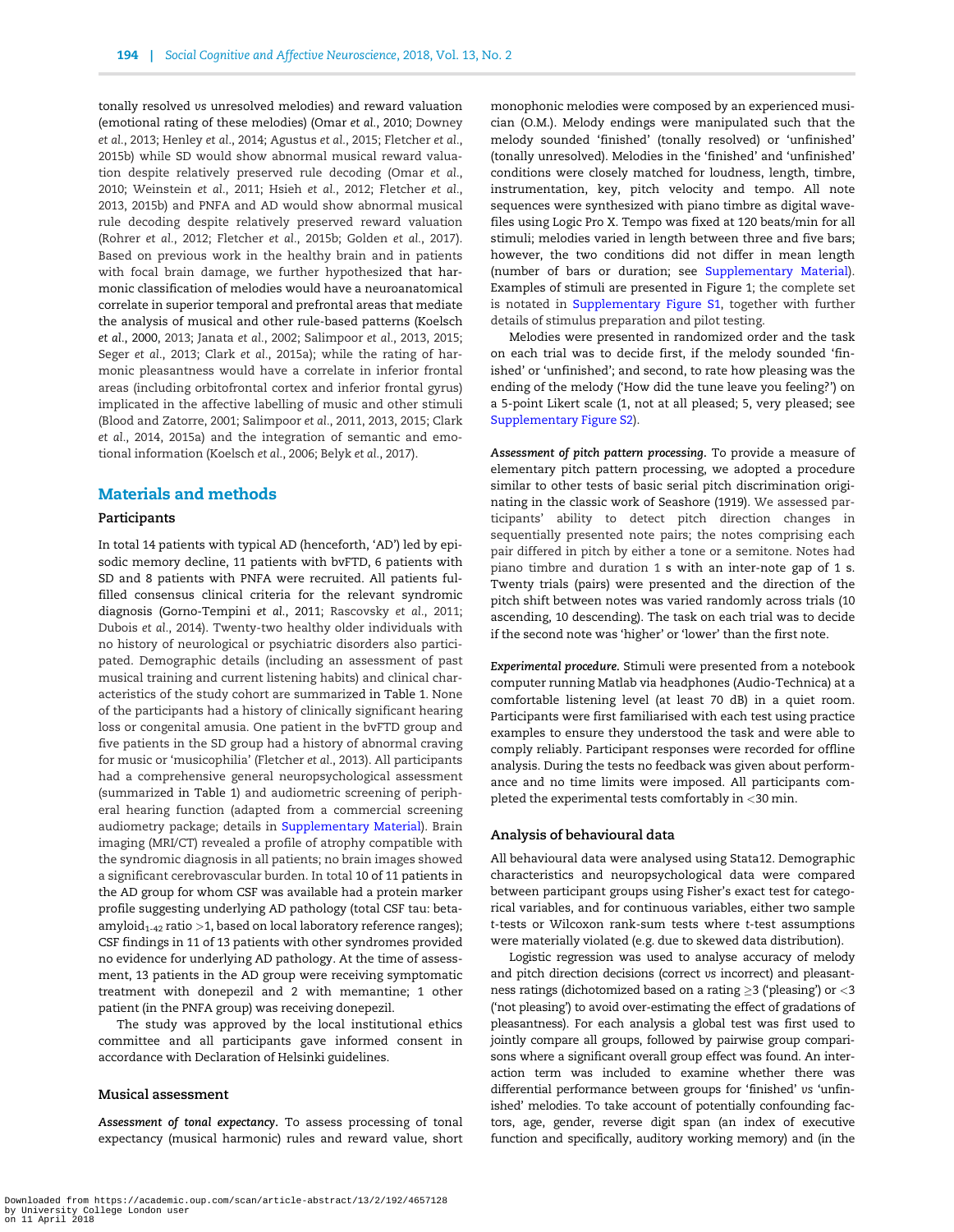<span id="page-3-0"></span>Table 1. General demographic, clinical and neuropsychological characteristics of participant groups

| Characteristic                                      | Healthy controls | bvFTD           | SD <sup>a</sup> | <b>PNFA</b> | AD         |
|-----------------------------------------------------|------------------|-----------------|-----------------|-------------|------------|
| General                                             |                  |                 |                 |             |            |
| No. (m:f)                                           | 11:11            | 9:2             | 4:2             | 2:6         | 8:6        |
| Age (years)                                         | 68.5(5.1)        | 65.8 (7.6)      | 66.2 (5.2)      | 71.5(7.8)   | 68.6 (6.7) |
| Musical training (years)                            | 4.5(3.4)         | 4.8(3.4)        | 4.3(4.4)        | 3(2.5)      | 4.4(2.9)   |
| Musical listening (h/wk)                            | 9.7(10.1)        | 5.5 $(4.7)^{b}$ | $8.8(8.6)^{b}$  | 5.5(7.4)    | 8.6(11.0)  |
| Education (years)                                   | 16.7(2.0)        | 15.3(3.4)       | 14.2(3.1)       | 16.9(2.2)   | 15(2.4)    |
| MMSE (/30)                                          | N/A              | 25(3.8)         | 27(2.5)         | 23(9.5)     | 21(5.0)    |
| Symptom duration (years)                            | N/A              | 9.8(5.5)        | 6.3(1.8)        | 6.9(3.7)    | 6.3(1.9)   |
| Neuropsychological                                  |                  |                 |                 |             |            |
| General intellect: IQ                               |                  |                 |                 |             |            |
| WASI verbal IQ                                      | 119 (7.0)        | 91 (16.5)       | 87 (11.5)       | 88 (16.1)   | 98 (14.4)  |
| WASI performance IQ                                 | 121(10.6)        | 104 (15.5)      | 114 (19.1)      | 103 (18.9)  | 90 (21.5)  |
| NART estimated premorbid IQ                         | 122 (4.7)        | 108 (12.2)      | 107 (12.1)      | 104 (15.8)  | 113 (9.0)  |
| Executive skills                                    |                  |                 |                 |             |            |
| WASI Block Design (/71)                             | 46 (13.0)        | 33 (13.4)       | 41 (19.8)       | 21(18.1)    | 18 (13.8)  |
| WASI Matrices (/32)                                 | 25 (4.1)         | 21 (5.6)        | 24 (6.9)        | 20 (6.7)    | 13 (7.8)   |
| WMS-R digit span forward (/12)                      | 9(2.1)           | 9(2.5)          | 11(1.5)         | 7(2.0)      | 6(2.2)     |
| WMS-R digit span reverse (/12)                      | 8(2.0)           | 7(2.7)          | 10(2.2)         | 3(2.2)      | 5(1.7)     |
| D-KEFS Stroop colour (s)                            | 29 (4.2)         | 40 (10.3)       | 37 (10.2)       | 67 (20.9)   | 54 (22.5)  |
| D-KEFS Stroop word (s)                              | 21(3.7)          | 27 (8.0)        | 22(5.3)         | 52 (24.6)   | 37 (19.4)  |
| D-KEFS Stroop interference (s)                      | 58 (17.1)        | 81 (36.2)       | 62 (27.5)       | 149 (37.3)  | 107 (53.2) |
| Letter fluency (F: total) <sup>c</sup>              | 16(5.5)          | 9(4.6)          | 11 (4.9)        | 4(2.7)      | 11 (5.0)   |
| Category fluency (animals: total)                   | 24 (5.4)         | 12 (3.8)        | 6(2.8)          | 10 (3.4)    | 12(5.4)    |
| Trails $A(s)^d$                                     | 32 (9.0)         | 45 (17.3)       | 35 (20.6)       | 69 (37.2)   | 73 (48.0)  |
| Trails B (s)                                        | 73 (20.4)        | 148 (81.7)      | 89 (48.0)       | 233 (67.5)  | 175 (62.9) |
| WAIS-R Digit Symbol (total)                         | 56 (10.7)        | 34 (8.7)        | 44 (11.2)       | 27 (12.0)   | 20 (15.6)  |
| Episodic memory                                     |                  |                 |                 |             |            |
| RMT words (/50)                                     | 48 (1.8)         | 37 (8.8)        | 33 (6.6)        | 47 (3.7)    | 30 (5.8)   |
| RMT faces (/50)                                     | 44 (4.1)         | 33(6.1)         | 32 (8.1)        | 37(5.7)     | 33 (6.4)   |
| Camden PAL (/24)                                    | 20(2.5)          | 9(6.6)          | 5(4.5)          | 17(4.5)     | 4(4.0)     |
| Language skills                                     |                  |                 |                 |             |            |
| WASI Vocabulary (/80)                               | 71 (3.2)         | 50(18.7)        | 42 (17.6)       | 39 (17.9)   | 56 (10.0)  |
| WASI Similarities (/48)                             | 39 (4.8)         | 26(8.4)         | 22 (8.7)        | 28 (7.2)    | 26 (11.4)  |
| GNT (/30)                                           | 26(2.2)          | 8(9.4)          | 0(0.8)          | 17(7.7)     | 16 (6.7)   |
| NART (/50)                                          | 43 (3.6)         | 31(11.5)        | 28 (10.5)       | 30 (12.8)   | 36(7.2)    |
| Single word repetition (/45)                        | N/A              | N/A             | 45 (1.0)        | 33 (15.4)   | N/A        |
| Sentence repetition (/10)                           | N/A              | N/A             | 10(0.5)         | 6(4.4)      | N/A        |
|                                                     |                  |                 |                 |             |            |
| Semantic memory<br>BPVS (/150)                      | 148 (1.9)        | 128(21.2)       | 120 (14.8)      | 144 (4.8)   | 145 (3.0)  |
| Synonyms concrete(/25)                              | N/A              | N/A             | 18 (2.6)        | 22 (2.9)    | N/A        |
|                                                     |                  |                 |                 |             |            |
| Synonyms abstract(/25)<br>Posterior cortical skills | N/A              | N/A             | 17(3.2)         | 21 (3.5)    | N/A        |
|                                                     |                  |                 |                 |             |            |
| GDA (/24)                                           | 16 (5.0)         | 13(6.6)         | 12(8.4)         | 5(4.1)      | 5 (6.3)    |
| VOSP Object Decision (/20)                          | 19 (1.6)         | 17(1.9)         | 17(2.7)         | 16 (5.6)    | 16 (3.4)   |

Notes: Mean (SD) scores are shown unless otherwise indicated; maximum scores are shown after tests (in parentheses). Bold denotes significantly different (P < 0.05) to the healthy control group.

AD, patient group with typical Alzheimer's disease; BPVS, British Picture Vocabulary Scale [\(Dunn LM et al., 1982\)](#page-8-0); bvFTD, patient group with behavioural variant frontotemporal dementia; D-KEFS, Delis Kaplan Executive System [\(Delis et al., 2001](#page-8-0)); GDA, Graded Difficulty Arithmetic ([Jackson and Warrington, 1986\)](#page-9-0); GNT, Graded Naming Test [\(McKenna and Warrington, 1983](#page-9-0)); MMSE, Mini-Mental State Examination score; N/A, not assessed; NART, National Adult Reading Test ([Nelson, 1982](#page-9-0)); PAL, Paired Associate Learning test [\(Warrington, 1996\)](#page-10-0); PIQ, performance IQ; PNFA, patient group with progressive non-fluent aphasia; RMT, Recognition Memory Test [\(Warrington, 1984](#page-10-0)); SD, patient group with semantic dementia; Synonyms, Concrete and Abstract Word Synonyms Test [\(Warrington et al., 1998](#page-10-0)); SD, semantic dementia; VIQ, verbal IQ; VOSP, Visual Object and Spatial Perception Battery [\(Warrington and James, 1991\)](#page-10-0); WAIS-R, Wechsler Adult Intelligence Scale – Revised ([Wechsler,](#page-10-0) [1981](#page-10-0)); WASI, Wechsler Abbreviated Scale of Intelligence [\(Wechsler, 1997\)](#page-10-0); WMS-R, Wechsler Memory Scale - Revised [\(Wechsler, 1987\)](#page-10-0).

a Three patients (two with musicophilia) had predominantly left-sided temporal lobe atrophy, one (with musicophilia) had predominantly right-sided temporal lobe atrophy and two (also with musicophilia) had more symmetrical, bilateral temporal lobe atrophy.

<sup>b</sup>includes patients with musicophilia (five in SD group, one in bvFTD group);

c Words generated in 1 min beginning with letter F ([Gladsjo et al., 1999](#page-8-0)).

d Time to complete Trails in seconds (maximum time achievable 2.5 min on task A, 5 min on task B) ([Lezak et al., 2004](#page-9-0)).

assessment of tonal expectancy) performance on the pitch direction task were included as covariates in the regression model.

In separate post hoc analyses, we used the non-parametric Spearman coefficient to assess the extent of any correlation between tonal expectancy and pitch direction processing performance and any correlation of musical task performance with years of prior musical training, auditory working memory (reverse digit span) or general executive capacity [Wechsler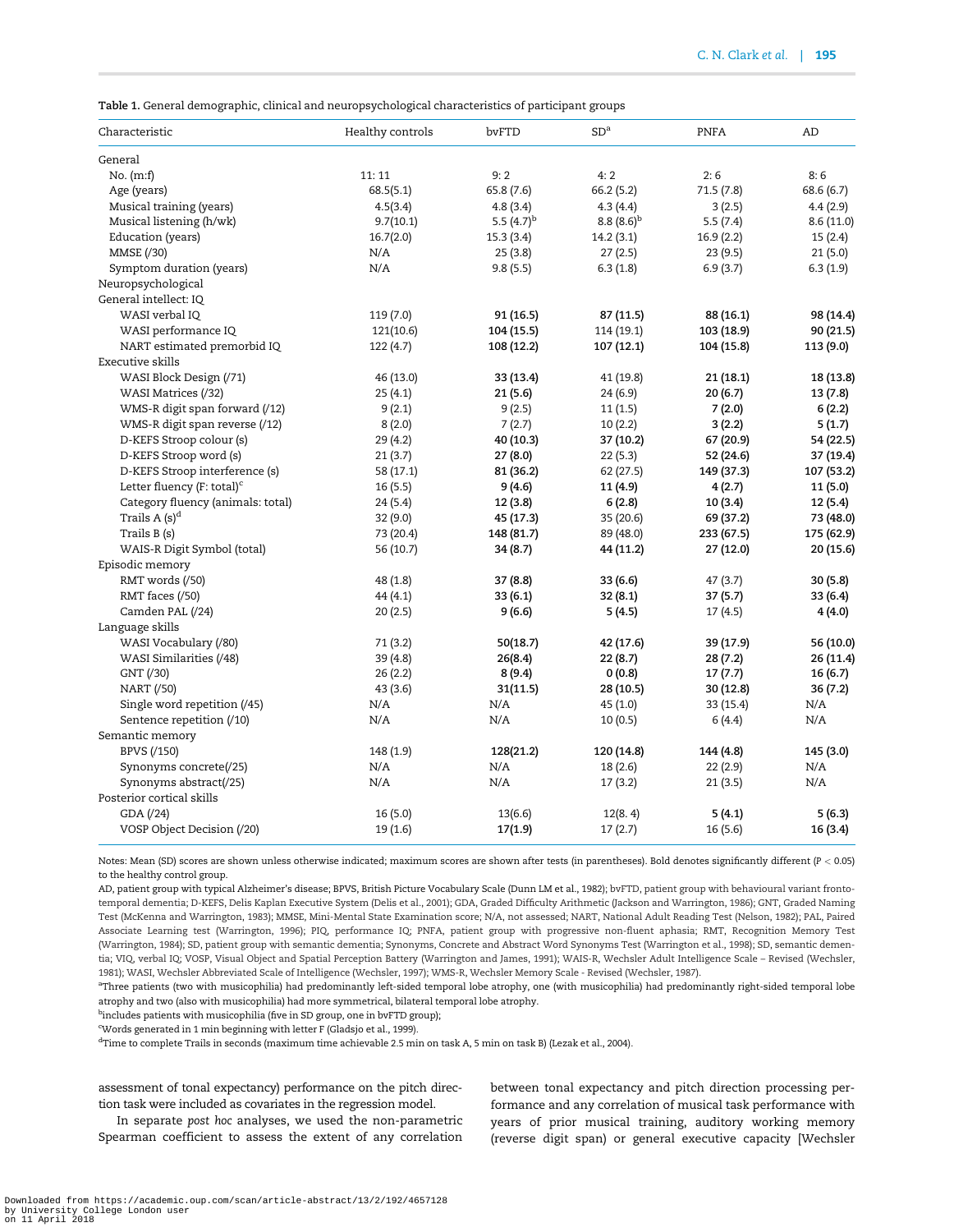<span id="page-4-0"></span>

Fig. 1. Examples of stimuli used in the music experimental battery: 'finished' (tonally resolved) and 'unfinished' (tonally unresolved) melodies presented in the tonal (harmonic) expectancy test (see text for further details).

Abbreviated Scale of Intelligence (WASI) Matrices score, an index of overall disease severity] within the patient cohort.

A threshold  $P < 0.05$  was accepted as the criterion for statistical significance in all analyses.

## Brain image acquisition and voxel-based morphometry analysis

Brain MRI data for voxel-based morphometry were acquired for 34 patients (12 AD, 11 bvFTD, 5 SD and 6 PNFA) on a Siemens Trio 3Tesla MRI scanner using a 32-channel phased array headcoil and a sagittal 3D magnetization prepared rapid gradient echo T1-weighted volumetric sequence (echo time/repetition time/inversion time = 2.9/2200/900 ms, dimensions 256  $\times$  256  $\times$ 208, voxel size  $1.1 \times 1.1 \times 1.1$  mm). Volumetric brain images were assessed visually in all planes to ensure adequate coverage and to exclude artefacts or significant motion. Preprocessing of patient brain MR images was performed using the Segment routine and the DARTEL toolbox of SPM12 [\(Ashburner,](#page-8-0) [2007\)](#page-8-0). Further details of imaging analysis are available in [Supplementary Material](https://academic.oup.com/scan/article-lookup/doi/10.1093/scan/nsx140#supplementary-data). A study-specific mean brain image template, for displaying results, was created by warping all bias-corrected native space whole-brain images to the final DARTEL template in MNI space and calculating the average of the warped brain.

Using the framework of the general linear model, multiple regression was used to examine associations between regional grey matter volume and accuracy of melody classification as 'finished' or 'unfinished' (raw score), pleasantness rating of melodies (relative likelihood of rating unfinished melodies as 'not pleasing') and pitch direction task performance over the combined patient cohort. In separate design matrices, voxel intensity (an index of grey matter volume) was modelled as a function of each relevant musical behavioural characteristic, including syndromic group membership, age, gender, total intracranial volume and reverse digit span as nuisance covariates in all matrices. For each model, separate contrasts (one-tailed t-tests) assessed positive linear associations between grey matter and the parameter of interest across the combined patient cohort. Statistical parametric maps (SPMs) were thresholded at  $P < 0.05$  after family-wise error (FWE) correction for multiple voxel-wise comparisons over the whole brain.

#### Results

### General participant characteristics

Patient and healthy control groups did not differ in age (P = 0.41), gender (P = 0.16), educational background ( $\chi^2$  = 6.40,  $P = 0.20$ ) or musical training ( $\chi^2 = 1.51$ ,  $P = 0.80$ ) and syndromic groups had similar mean symptom duration ( $\gamma^2 = 2.59$ , p = 0.50). Patient groups showed the anticipated profiles of general neuropsychological impairment [\(Table 1\)](#page-3-0). Peripheral hearing function varied between participant groups [combined audiometric tone detection score, see [Supplementary Material](https://academic.oup.com/scan/article-lookup/doi/10.1093/scan/nsx140#supplementary-data); overall  $F(4, 53) = 7.32$ ,  $P < 0.001$ , [Supplementary Table S1\)](https://academic.oup.com/scan/article-lookup/doi/10.1093/scan/nsx140#supplementary-data); however, the absolute value of the difference was small and there was no significant correlation between peripheral hearing and accuracy on melody classification performance over the entire participant group (rho  $= -0.09$ , P  $= 0.50$ ) nor within the combined patient cohort (rho  $= -0.08$ ,  $P = 0.64$ ).

#### Tonal expectancy processing

Group performance profiles on tonal expectancy tasks are summarized in [Table 2](#page-5-0) and in [Supplementary Tables S2 and S3](https://academic.oup.com/scan/article-lookup/doi/10.1093/scan/nsx140#supplementary-data). Individual raw data are presented in [Supplementary Figures](https://academic.oup.com/scan/article-lookup/doi/10.1093/scan/nsx140#supplementary-data) [S3–S5.](https://academic.oup.com/scan/article-lookup/doi/10.1093/scan/nsx140#supplementary-data)

There was evidence of an overall group performance difference in the odds of correctly classifying melodies as 'finished' or 'unfinished' ( $P = 0.003$ ; [Table 2](#page-5-0) and [Supplementary Figure S3](https://academic.oup.com/scan/article-lookup/doi/10.1093/scan/nsx140#supplementary-data)). Relative to the healthy control group, the bvFTD and AD groups each showed overall significantly less accurate classification of melodies (P < 0.05), driven principally by incorrect classification of 'finished' melodies [\(Table 2\)](#page-5-0). The SD and PNFA groups did not show a significant deficit of melody classification. There were no significant differences between syndromic groups. Whereas healthy controls were equivalently accurate in classifying 'finished' and 'unfinished' melodies [odds ratio (OR)  $=$  1.4 (95% confidence interval (CI) 0.7–2.9),  $P = 0.38$ ], the AD group was significantly less accurate classifying 'finished' than 'unfinished' melodies (P < 0.001). Across the patient cohort, accuracy of melody classification did not correlate with prior musical training (rho  $= 0.19$ ,  $P = 0.25$ ) or auditory working memory (reverse digit span, rho  $= 0.20$ , p  $= 0.23$ ) but was significantly correlated with a general measure of non-verbal executive function (WASI Matrices score, rho =  $0.46$ ,  $P = 0.003$ ).

There was further evidence of an overall group difference in pleasantness ratings of 'unfinished' vs 'finished' melodies  $(P < 0.0001$ ; [Table 2](#page-5-0) and [Supplementary Figure S4\)](https://academic.oup.com/scan/article-lookup/doi/10.1093/scan/nsx140#supplementary-data). The healthy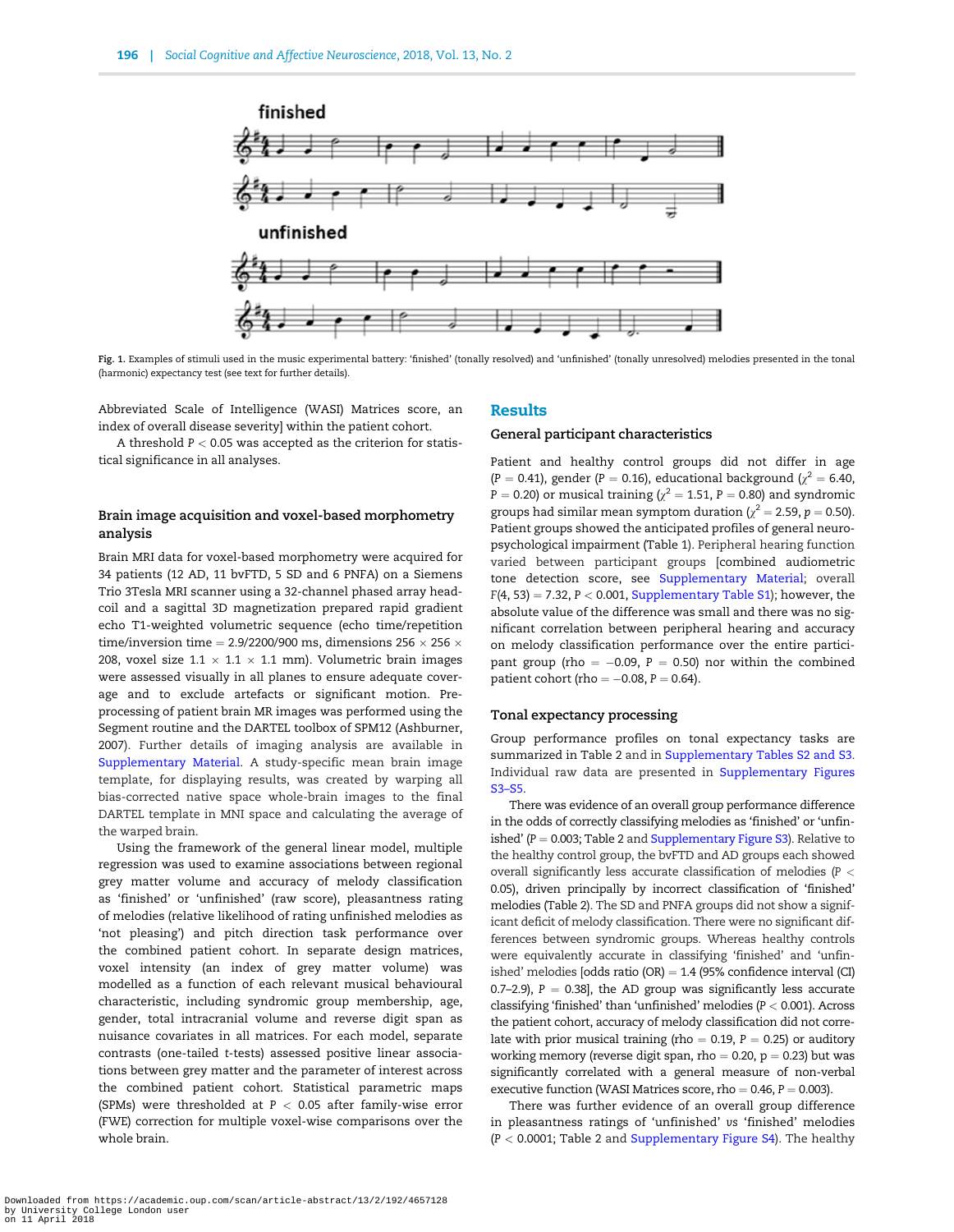| Test characteristic  | byFTD                                                       | <b>SD</b>                 | <b>PNFA</b>         | AD                      |
|----------------------|-------------------------------------------------------------|---------------------------|---------------------|-------------------------|
|                      | Tonal expectancy task: accuracy classifying melodies        |                           |                     |                         |
| All                  | $0.47(0.25 - 0.86)$                                         | $0.61(0.30 - 1.25)$       | $0.66(0.30-1.44)$   | $0.55(0.33 - 0.91)$     |
| Finished             | $0.30(0.12 - 0.75)$                                         | $0.53(0.17 - 1.71)$       | $1.07(0.43 - 2.65)$ | $0.36(0.18 - 0.74)$     |
| Unfinished           | $0.95(0.45 - 2.02)$                                         | $0.79(0.29 - 2.14)$       | $0.32(0.10 - 0.99)$ | $1.16(0.44 - 3.01)$     |
| Interaction          | 2.87 $(0.91 - 9.01)^a$                                      | $0.99(0.20 - 4.81)$       | $0.50(0.18 - 1.35)$ | $3.81(1.17 - 12.4)^{3}$ |
|                      | Tonal expectancy task: rating of melodies as 'not pleasing' |                           |                     |                         |
| All                  | $0.46(0.14 - 1.48)$                                         | $0.16(0.04 - 0.60)^{a,b}$ | $1.13(0.48 - 2.69)$ | $0.79(0.36 - 1.75)$     |
| Finished             | $1.1(0.34 - 3.30)$                                          | $0.52(0.14 - 1.92)$       | $0.84(0.31 - 2.26)$ | $1.07(0.42 - 2.75)$     |
| Unfinished           | $0.32(0.09 - 1.10)$                                         | $0.10(0.03 - 0.36)$       | 1.45 (0.42-4.97)    | $0.72(0.28 - 1.72)$     |
| Interaction          | $0.30(0.11 - 0.85)^a$                                       | 0.19 $(0.09-0.39)^{a,b}$  | $1.72(0.39 - 7.61)$ | $0.65(0.25 - 1.71)$     |
| Pitch direction task |                                                             |                           |                     |                         |
| Accuracy             | $0.40(0.18 - 0.91)$                                         | $0.34(0.13 - 0.87)$       | $0.51(0.12 - 2.10)$ | $0.57(0.12 - 2.69)$     |
|                      |                                                             |                           |                     |                         |

<span id="page-5-0"></span>Table 2. Summary of performance on music cognition tests for patient groups relative to healthy controls

Notes: For tonal expectancy test data, odds ratios (95% confidence intervals) are shown for correctly classifying melodies as 'finished' vs 'unfinished' and for rating the endings of melodies as 'not pleasing' vs 'pleasing' (see text), relative to the healthy control group; 'interaction' here represents the odds of a score difference for 'finished' vs 'unfinished' melodies, expressed for each patient group relative to healthy controls. For the pitch direction task, the OR represents the relative accuracy of pitch direction labelling relative to healthy control performance. For all odds ratios, confidence intervals including 1 indicate no significant difference between that patient group and healthy controls for the parameter of interest. For all comparisons, patient group performance profiles that differed significantly (P < 0.05) from the healthy control group are shown in bold; <sup>a</sup>significantly different (P < 0.05) from PNFA group; <sup>b</sup>significantly different (P < 0.05) from AD group; AD, patient group with typical Alzheimer's disease, bvFTD, patient group with behavioural variant frontotemporal dementia; PNFA, patient group with progressive non-fluent aphasia; SD, patient group with semantic dementia.

control group was significantly more likely to rate 'unfinished' than 'finished' melodies as 'not pleasing'  $[OR = 7.7; CI 3.8-15.7]$ ; the ranges of individual raw healthy control ratings for 'fin-ished' and 'unfinished' melodies overlapped ([Supplementary](https://academic.oup.com/scan/article-lookup/doi/10.1093/scan/nsx140#supplementary-data) [Figure S4](https://academic.oup.com/scan/article-lookup/doi/10.1093/scan/nsx140#supplementary-data) and [Supplementary Table S2\)](https://academic.oup.com/scan/article-lookup/doi/10.1093/scan/nsx140#supplementary-data), suggesting that controls did not simply rate melodies to align explicitly with their melody classification. Patient groups showed a qualitatively similar profile, in that all groups tended to rate 'finished' melodies as more pleasant than 'unfinished' melodies ([Supplementary](https://academic.oup.com/scan/article-lookup/doi/10.1093/scan/nsx140#supplementary-data) [Figure S4](https://academic.oup.com/scan/article-lookup/doi/10.1093/scan/nsx140#supplementary-data)). However, both the bvFTD and SD groups showed significantly less discrepant pleasantness rating profiles than did the healthy control group ( $P < 0.05$ ) and the SD group was also significantly less likely than healthy controls to rate 'unfinished' melodies as 'not pleasing' ( $P < 0.001$ ), while the PNFA and AD groups showed a profile comparable to healthy controls. Comparing disease groups revealed significant differences between the pleasantness rating profiles of the bvFTD and SD groups vs the PNFA and AD groups ( $P < 0.05$ ). Patient group pleasantness rating profiles were similar for the complete melody set and when restricted to those melodies correctly classified as 'finished' or 'unfinished' (compare [Supplementary](https://academic.oup.com/scan/article-lookup/doi/10.1093/scan/nsx140#supplementary-data) [Figures S4 and S5,](https://academic.oup.com/scan/article-lookup/doi/10.1093/scan/nsx140#supplementary-data) see [Supplementary Table S3](https://academic.oup.com/scan/article-lookup/doi/10.1093/scan/nsx140#supplementary-data)): both the bvFTD and SD groups were significantly less likely than healthy controls to rate correctly classified melodies as 'not pleasing' ( $P <$ 0.05) while the PNFA and AD groups rated correctly classified melodies similarly to healthy controls.

#### Pitch direction processing

Relative to healthy controls, a deficit of pitch direction processing was evident in the bvFTD group ( $P = 0.03$ ) and SD group  $(P = 0.03)$ , but not the PNFA group  $(P = 0.35)$  or AD group  $(P = 0.48)$  (Table 2 and [Supplementary Figure S3](https://academic.oup.com/scan/article-lookup/doi/10.1093/scan/nsx140#supplementary-data)). Within the patient cohort, performance on the pitch direction and tonal expectancy tasks showed a borderline significant correlation  $(P = 0.05,$  rho = 0.31; analyses of tonal expectancy performance were adjusted for pitch direction score). Performance on the pitch direction task was significantly correlated with prior musical training (rho = 0.58,  $P = 0.0002$ ) but not with executive measures (reverse digit span, rho = 0.26,  $P = 0.11$ ; WASI Matrices score, rho  $= 0.28$ ,  $P = 0.08$ ).

#### Neuroanatomical associations

Significant neuroanatomical associations are summarized in [Table 3](#page-6-0) and SPMs are presented in [Figure 2](#page-6-0).

Significant associations between grey matter atrophy and impaired melody classification accuracy over the combined patient cohort were identified in right entorhinal cortex, anterior superior temporal gyrus and sulcus and medial orbitofrontal cortex, thresholded at  $P < 0.05_{\text{FWE}}$  after correction for multiple voxel-wise comparisons over the whole brain. A significant association between grey matter atrophy and abnormal pleasantness rating of melodies (a tendency to rate unresolved melodies as less unpleasant than healthy controls) was identified in left inferior frontal gyrus (pars orbitalis), thresholded at P  $< 0.05$ <sub>FWE</sub> after correction for multiple voxel-wise comparisons over the whole brain. No significant grey matter associations of pitch direction processing were identified for the combined patient cohort at the prescribed threshold.

## **Discussion**

Here we have shown that music models impairments of rule and reward processing in cardinal syndromes of FTD and AD. When compared with healthy controls, patients with bvFTD had both less accurate classification of melodies based on harmonic structure (impaired rule decoding) and altered affective responses to harmonic completion (abnormal reward valuation); patients with SD had abnormal reward valuation despite preserved rule decoding; patients with AD had normal reward valuation despite impaired rule decoding; and patients with PNFA showed a relatively normal profile. Taken together, these profiles argue for dissociable signatures of musical rule decoding and reward valuation across dementia syndromes.

Melody classification in the bvFTD and AD groups was impaired after taking elementary pitch pattern perception (performance on the pitch direction task) into account and classification accuracy did not correlate with auditory working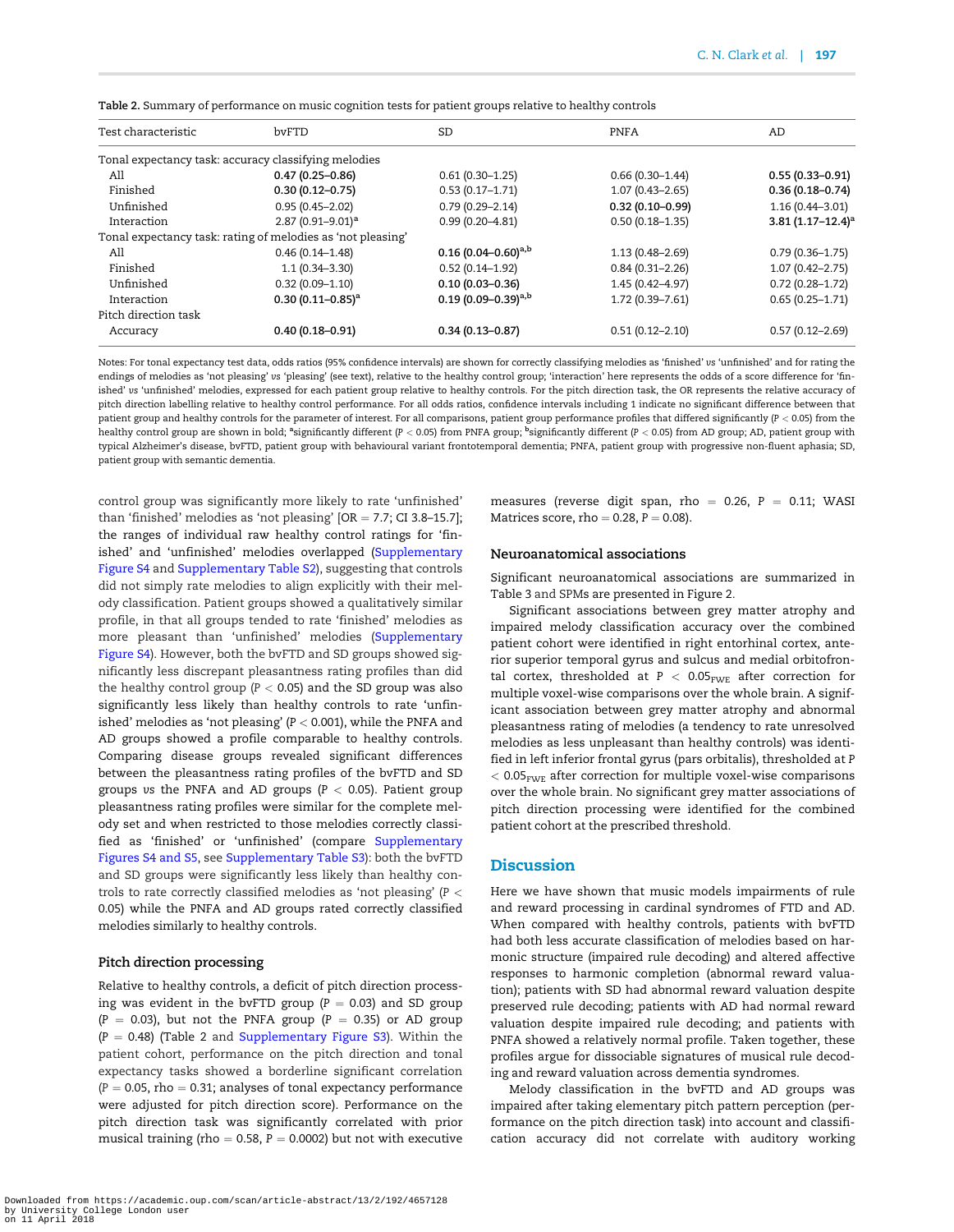<span id="page-6-0"></span>

Fig. 2. Statistical parametric maps (SPMs) of regional grey matter volume positively associated with tonal expectancy parameters in the combined patient cohort are presented (see also Table 3); t scores are coded on the colour bars. Grey matter associations of accuracy of melody classification signify musical rule decoding, indicated in blue; grey matter associations of melody pleasantness rating signify musical reward valuation, indicated in red-orange (see text for details). SPMs are overlaid on coronal (left) and sagittal (middle, right) sections of the normalized study-specific T1-weighted mean brain MR image, selected to highlight right anterior superior temporal and entorhinal cortex (left), right medial orbitofrontal cortex (middle) and left inferior frontal gyrus pars orbitalis (right). SPMs are thresholded for display purposes at P < 0.001 uncorrected, however local maxima of areas shown were each significant at P < 0.05 after FWE correction for multiple voxel-wise comparisons over the whole brain (see Table 3).

| Table 3. Summary of grey matter associations of tonal expectancy processing in patient cohort |  |  |  |  |
|-----------------------------------------------------------------------------------------------|--|--|--|--|
|                                                                                               |  |  |  |  |

| Region                                  | Peak coordinate (mm) |       |       | Z score | P value |
|-----------------------------------------|----------------------|-------|-------|---------|---------|
|                                         | x                    |       | z     |         |         |
| Accuracy of classifying melodies        |                      |       |       |         |         |
| Entorhinal cortex                       | 24                   | 0     | $-50$ | 5.22    | 0.008   |
| Anterior superior temporal gyrus        | 48                   | 3     | $-18$ | 4.94    | 0.025   |
| Anterior superior temporal sulcus       | 56                   | $-10$ | $-8$  | 4.91    | 0.029   |
| Medial orbitofrontal cortex             | 4                    | 40    | $-22$ | 4.92    | 0.028   |
| Pleasantness rating of melodies         |                      |       |       |         |         |
| Inferior frontal gyrus (pars orbitalis) | $-51$                | 33    | $-15$ | 5.69    | 0.001   |

Notes: The Table shows statistically significant positive associations between grey matter volume and accuracy of classifying melodies ('finished' vs 'unfinished') and pleasantness rating of melodies (likelihood of rating unfinished melodies as 'not pleasing'), based on a voxel-based morphometric analysis of brain MR images for the combined patient cohort. Local maxima coordinates are presented with coordinates in MNI standard stereotactic space, thresholded at P < 0.05 after FWE correction for multiple voxel-wise comparisons over the whole brain. No significant associations were identified for the pitch direction task at the prescribed threshold.

memory or prior musical training. It is therefore likely that the tonal expectancy test indexed a relatively specific impairment of musical rule processing. Such cognitive modularity may have contributed to the (on face value, somewhat surprising) preserved performance of the present PNFA group on melody classification, despite other evidence for impaired syntactical and pitch pattern deficits in this syndrome ([Rohrer](#page-10-0) et al., 2012; [Golden](#page-8-0) et al., 2017). On the other hand, tonal expectancy was aligned with general executive capacity, suggesting that this musical task may track disease severity. Abnormalities of musical reward valuation in bvFTD and SD were evident even in the context of correct rule decoding (for correctly classified melodies), further demonstrating that the processes of rule decoding and reward valuation are dissociable. The profiles of musical valuation exhibited by these syndromic groups were qualitatively similar to healthy controls despite quantitative differences, raising the possibility that more complex effects (such as biased 'gain' or altered precision of reward expectancy) might be revealed by larger cohort studies with scope to further refine the model of musical hedonic valuation in these diseases.

The musical profiles identified here resonate with behaviours exhibited by patients with FTD and AD in various other experimental and social contexts. Impaired rule-based processing on semantic categorization tasks has been demonstrated in bvFTD and AD ([Grossman](#page-8-0) et al., 2001, [2003\)](#page-9-0). More pertinently, these patients show impaired anticipation of future events based on previously experienced regularities (Irish et al.[, 2012](#page-9-0); [Irish and Piolino, 2016](#page-9-0)): a general mechanism for impaired decision-making. Patients with bvFTD show markedly impaired detection of rule violations in social scenarios (faux pas) and increased risk taking behaviour and reduced anticipation of future regret (aberrant reward prediction) ([Rahman](#page-9-0) et al., 1999; [Torralva](#page-10-0) et al., 2007; [Bertoux](#page-8-0) et al., 2014; Bora et al.[, 2015\)](#page-8-0). The present findings support previous evidence that detection of salience (rule violation) in socio-emotional contexts is generally impaired in bvFTD while perceptual and cognitive detection of salient events may be disengaged from affective reactivity in this syndrome ([Sturm](#page-10-0) et al., 2006; [Chiong](#page-8-0) et al., 2013; [Clark](#page-8-0) et al., [2015b, 2016](#page-8-0)). In contrast, patients with AD have difficulty using rules to make decisions about future outcomes, but remain sensitive to affective outcomes (reward value) ([Delazer](#page-8-0) et al., 200[7,](#page-8-0) [Dohnel](#page-8-0) et al., 2008; Sinz et al.[, 2008](#page-10-0)). AD and PNFA are substantially less likely than patients with bvFTD to exhibit strikingly aberrant responses to social rule violations (Bora et al.[, 2015](#page-8-0); Clark et al.[, 2016](#page-8-0)), perhaps reflecting the relative extent to which affective awareness is preserved in these syndromes. In SD, decision-making based on modelling of future events depends critically on semantic function (Irish et al.[, 2011](#page-9-0), [2012](#page-9-0); [Irish and](#page-9-0) [Piolino, 2016\)](#page-9-0): music (in contrast to most other rule-based systems) does not rely on extraneous semantic associations, perhaps accounting for the preserved ability to use musical rules exhibited by patients with SD here and in previous studies [\(Hailstone](#page-9-0) et al., 2009; Omar et al.[, 2010;](#page-9-0) [Weinstein](#page-10-0) et al., 2011). Nevertheless (in line with the present profile), SD is frequently associated with abnormal valuation of biological and other rewards, including music [\(Fletcher](#page-8-0) et al., 2013, [2015a,b](#page-8-0); [Ahmed](#page-8-0) et al.[, 2014, 2015, 2016\)](#page-8-0).

The neuroanatomical profiles identified here underline the involvement of brain networks mediating rule analysis, rule violation (salience) detection and reward evaluation in these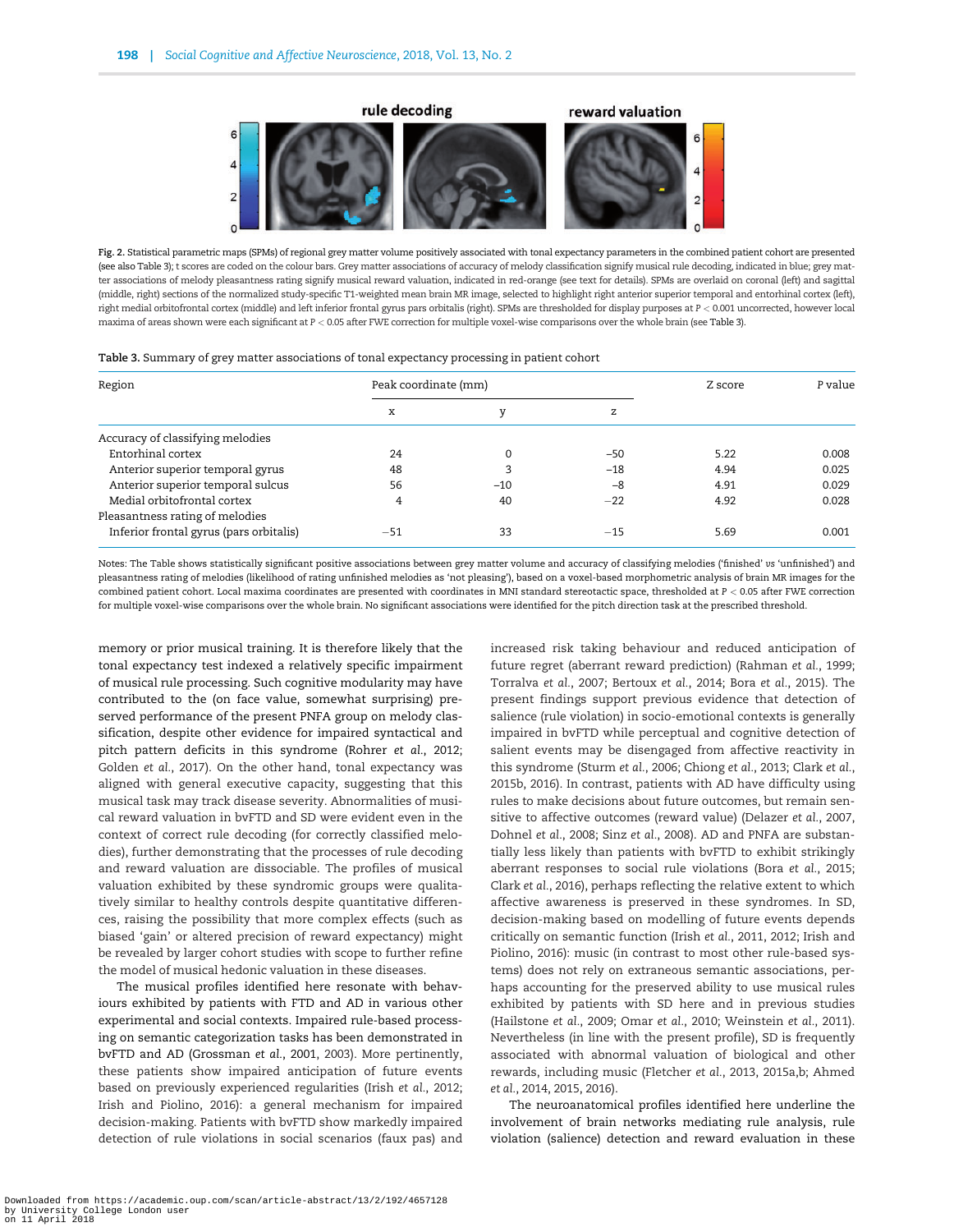<span id="page-7-0"></span>diseases (Perry et al.[, 2014](#page-9-0), [2015\)](#page-9-0). Impaired tonal expectancy (classification of melodies) was associated with grey matter loss in right anterior superior and inferior temporal cortices and medial orbitofrontal cortex. In line with previous work ([Peretz](#page-9-0) et al.[, 2001](#page-9-0); [Koelsch](#page-9-0) et al., 2006, [2013](#page-9-0); [Khalfa](#page-9-0) et al., 2008; [Fujisawa](#page-8-0) [and Cook, 2011](#page-8-0); [Hailstone](#page-9-0) et al., 2011; Omar et al.[, 2011; Hsieh](#page-9-0) et al.[, 2012](#page-9-0); [Salimpoor](#page-10-0) et al., 2013; Seger et al.[, 2013;](#page-10-0) [Bonfiglio](#page-8-0) et al.[, 2015\)](#page-8-0), this network may link cortical mechanisms mediating the structural analysis of melodies and harmonic hierarchies with paralimbic and orbitofrontal mechanisms mediating the cognitive representation and anticipation of musical emotion and reward. More generically, antero-medial temporal areas store previously learned knowledge and templates about sensory objects and regularities whereas prefrontal cortices implement and assess violations in rule-based algorithms [\(Michelon](#page-9-0) et al., 2003; [Christensen](#page-8-0) et al., 2011; [Nazimek](#page-9-0) et al., [2013;](#page-9-0) [Cohen, 2014; Gauvin](#page-8-0) et al., 2016; [Henderson](#page-9-0) et al., 2016). Altered valuation of musical reward (affective rating of melodies) was associated with grey matter loss in left inferior frontal gyrus pars orbitalis. Functionally, this region behaves as a subdivision of lateral orbitofrontal cortex and links cortical mechanisms analysing hierarchical and rule-based patterns [such as linguistic and musical 'syntax') with mechanisms representing reward value (Belyk et al.[, 2017\)](#page-8-0); it has been implicated previously in representing musical tension associated with violation of harmonic expectancy and anticipation of musical rhythms [\(Lehne](#page-9-0) et al., 2014; [Vuust](#page-10-0) et al., 2014)]. We did not find neuroanatomical correlates in striatal or other subcortical structures previously implicated in processing musical reward [\(Omar](#page-9-0) et al., [2011;](#page-9-0) [Salimpoor](#page-10-0) et al., 2013; Li et al.[, 2015\)](#page-9-0). Previous studies have generally employed music familiar to the participants or explicit (e.g. monetary) valuation of music, perhaps implying that other motivational, emotional or subjective factors engage these subcortical mechanisms.

Impairments of social and emotional functioning remain difficult to assess in cognitively impaired patients, limiting the identification of relevant biomarkers and the design of effective interventions. Taken together, the present findings suggest that music may provide a useful paradigm for deconstructing complex behavioural disturbances in FTD and AD. Beyond its universality and relative tractability, music (as a dynamic stimulus that unfolds in time) inherently entails predictive coding: the anticipation of musical structure based on internalized models that are continually updated [\(Huron, 2006\)](#page-9-0). Aberrant predictive coding has emerged as a key organizing principle in computational accounts of major psychiatric disorders [\(Friston](#page-8-0) et al., [2014;](#page-8-0) Adams et al., 2016) and may play a similarly fundamental role in the phenomenology of neurodegenerative diseases characterized by deficient simulation of future events and consequences [\(Rahman](#page-9-0) et al., 1999; [Torralva](#page-10-0) et al., 2007; Irish [et al.](#page-9-0), [2012;](#page-9-0) [Bertoux](#page-8-0) et al., 2014; [Irish and Piolino, 2016](#page-9-0)). Music might generate novel dynamic biomarkers that can detect and track alterations in this core disease mechanism in the dementias, analogous to the next generation disease markers recently proposed for psychiatric illness ([Friston](#page-8-0) et al., 2014; Adams et al., 2016).

This study suggests a number of directions for future work. Larger patient cohorts will be required to characterize the specificity of musical reward phenotypes for particular diseases while taking account of intrinsic individual variation in the cognitive decoding and hedonic valuation of music [\(Clark](#page-8-0) et al., [2014;](#page-8-0) [Salimpoor](#page-10-0) et al., 2015; Sachs et al.[, 2016](#page-10-0); [Supplementary](https://academic.oup.com/scan/article-lookup/doi/10.1093/scan/nsx140#supplementary-data) [Figures S3–S5](https://academic.oup.com/scan/article-lookup/doi/10.1093/scan/nsx140#supplementary-data)). Voxel-based morphometry is necessarily an associational technique and in clinical populations the associations observed are 'windowed' by the distribution of tissue damage imposed by the target disease. A complete picture of neurodegenerative musical phenotypes will entail functional neuroimaging and connectivity approaches that can delineate network-level effects directly ([Salimpoor](#page-10-0) et al., 2013; [Sachs](#page-10-0) et al., [2016\)](#page-10-0), in addition to autonomic and other physiological metrics that may reveal disease-linked dissociations between implicit and explicit coding of musical reward [\(Balconi](#page-8-0) et al., 2015; [Fletcher](#page-8-0) et al., 2015c; [Sturm](#page-10-0) et al., 2015). The potential relevance of music as a biomarker will only be defined by longitudinal studies, including pre-symptomatic genetic cohorts. Assessment of hearing functions more generally (including the role of peripheral hearing) also warrants further study in common dementias; although peripheral hearing changes did not materially affect the key findings here, more elementary auditory processes may nevertheless be relevant to the broader characterization of these syndromes and as biomarkers in their own right ([Hardy](#page-9-0) et al., 2016). Acknowledging these caveats, the present findings provide a case for music as a useful probe of aberrant rule and reward mechanisms in the dementias. We propose a reappraisal of music as a unique window on complex behaviours in neurodegenerative disease.

# Supplementary data

[Supplementary data](https://academic.oup.com/scan/article-lookup/doi/10.1093/scan/nsx140#supplementary-data) are available at SCAN online.

# Acknowledgements

We are grateful to all participants for their involvement and to Dr Jonathan Schott for giving us access to his research cohort for inclusion in the study. The Dementia Research Centre is supported by Alzheimer's Research UK, the Brain Research Trust and the Wolfson Foundation.

## Funding

This work was funded by the Alzheimer's Society, the Wellcome Trust, the UK Medical Research Council, the NIHR Queen Square Dementia Biomedical Research Unit and NIHR University College London Hospitals Trust Biomedical Research Centre. C.N.C. was supported by The National Brain Appeal – Frontotemporal Dementia Research Fund. H.L.G. was supported by an Alzheimer Research UK PhD Fellowship. J.D.R. is funded by an MRC Clinician Scientist Fellowship (MR/M008525/1) and has received funding from the NIHR Rare Disease Translational Research Collaboration. S.J.C. is supported by an Alzheimer Research UK Senior Research Fellowship and an ESRC/NIHR (Grant no ES/ K006711/1). J.D.W. was supported by a Wellcome Trust Senior Clinical Fellowship (Grant No 091673/Z/10/Z).

Conflict of interest. None declared.

#### References

- Adams, R.A., Huys, Q.J., Roiser, J.P. (2016). Computational Psychiatry: towards a mathematically informed understanding of mental illness. Journal of Neurology, Neurosurgery, and Psychiatry, 87(1), 53–63.
- Agustus, J.L., Mahoney, C.J., Downey, L.E., et al. (2015). Functional MRI of music emotion processing in frontotemporal dementia. Annals of the New York Academy of Sciences, 1337(1), 232–40.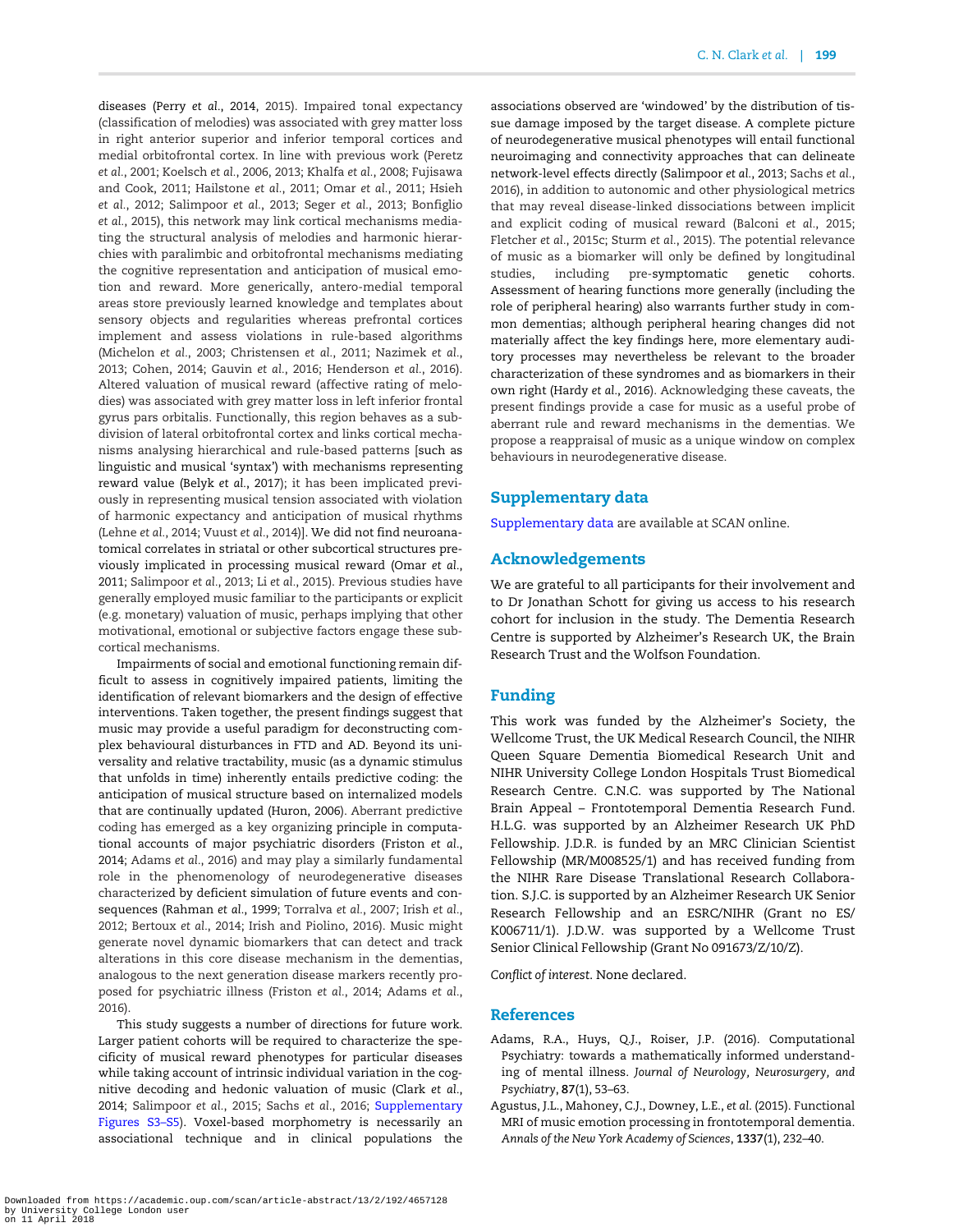- <span id="page-8-0"></span>Ahmed, R.M., Iodice, V., Daveson, N., Kiernan, M.C., Piguet, O., Hodges, J.R. (2015). Autonomic dysregulation in frontotemporal dementia. Journal of Neurology, Neurosurgery, and Psychiatry, 86(9), 1048–9.
- Ahmed, R.M., Irish, M., Kam, J., et al. (2014). Quantifying the eating abnormalities in frontotemporal dementia. JAMA Neurology, 71(12), 1540–6.
- Ahmed, R.M., Irish, M., Piguet, O., et al. (2016). Amyotrophic lateral sclerosis and frontotemporal dementia: distinct and overlapping changes in eating behaviour and metabolism. Lancet Neurology, 15(3), 332–42.
- Ashburner, J. (2007). A fast diffeomorphic image registration algorithm. Neuroimage, 38(1), 95–113.
- Balconi, M., Cotelli, M., Brambilla, M., et al. (2015). Understanding emotions in frontotemporal dementia: the explicit and implicit emotional cue mismatch. Journal of Alzheimer's Diseases, 46(1), 211–25.

Belyk, M., Brown, S., Lim, J., Kotz, S.A. (2017). Convergence of semantics and emotional expression within the IFG pars orbitalis. Neuroimage, 156, 240–8.

- Bertoux, M., Cova, F., Pessiglione, M., Hsu, M., Dubois, B., Bourgeois-Gironde, S. (2014). Behavioral variant frontotemporal dementia patients do not succumb to the Allais paradox. Frontiers in Neuroscience, 8, 287.
- Blood, A.J., Zatorre, R.J. (2001). Intensely pleasurable responses to music correlate with activity in brain regions implicated in reward and emotion. Proceedings of the National Academy of Sciences of the United States of America, 98(20), 11818–23.

Bocchetta, M., Gordon, E., Marshall, C.R., et al. (2016). The habenula: an under-recognised area of importance in frontotemporal dementia? Journal of Neurology, Neurosurgery, and Psychiatry, 87, 910–2.

- Bonfiglio, L., Virgillito, A., Magrini, M., et al. (2015). N400-like responses to three-chord harmonic sequences with unexpected out of key endings: scalp topography, cortical sources, and perspectives for a clinical use. Archives Italiennes de Biologie, 153(1), 1–18.
- Bora, E., Walterfang, M., Velakoulis, D. (2015). Theory of mind in behavioural-variant frontotemporal dementia and Alzheimer's disease: a meta-analysis. Journal of Neurology, Neurosurgery, and Psychiatry, 86(7), 714–9.
- Chiong, W., Wilson, S.M., D'Esposito, M., et al. (2013). The salience network causally influences default mode network activity during moral reasoning. Brain, 136(6), 1929–41.
- Choi, I., Bharadwaj, H.M., Bressler, S., Loui, P., Lee, K., Shinn-Cunningham, B.G. (2014). Automatic processing of abstract musical tonality. Frontiers in Human Neuroscience, 8, 988.

Christensen, T.A., Lockwood, J.L., Almryde, K.R., Plante, E. (2011). Neural substrates of attentive listening assessed with a novel auditory Stroop task. Frontiers in Human Neuroscience, 4, 236.

Clark, C.N., Downey, L.E., Warren, J.D. (2014). Music biology: all this useful beauty. Current Biology, 24(6), R234–7.

Clark, C.N., Downey, L.E., Warren, J.D. (2015a). Brain disorders and the biological role of music. Social Cognitive and Affective Neuroscience, 10(3), 444–52.

Clark, C.N., Nicholas, J.M., Gordon, E., et al. (2016). Altered sense of humor in dementia. Journal of Alzheimer's Diseases, 49(1), 111–9.

Clark, C.N., Nicholas, J.M., Henley, S.M., et al. (2015b). Humour processing in frontotemporal lobar degeneration: a behavioural and neuroanatomical analysis. Cortex, 69, 47–59.

Cohen, M.X. (2014). A neural microcircuit for cognitive conflict detection and signaling. Trends in Neuroscience, 37(9), 480–90.

- Dalton, M.A., Weickert, T.W., Hodges, J.R., Piguet, O., Hornberger, M. (2012). Impaired acquisition rates of probabilistic associative learning in frontotemporal dementia is associated with fronto-striatal atrophy. Neuroimage Clinics, 2, 56–62.
- Delazer, M., Sinz, H., Zamarian, L., Benke, T. (2007). Decision-making with explicit and stable rules in mild Alzheimer's disease. Neuropsychologia, 45(8), 1632–41.
- Delis, D.C., Kaplan, E., Kramer, J. (2001) Delis–Kaplan Executive Function Scale, San Antonio TX: The Psychological Corporation.
- Dohnel, K., Sommer, M., Ibach, B., Rothmayr, C., Meinhardt, J., Hajak, G. (2008). Neural correlates of emotional working memory in patients with mild cognitive impairment. Neuropsychologia, 46(1), 37–48.
- Downey, L.E., Blezat, A., Nicholas, J., et al. (2013). Mentalising music in frontotemporal dementia. Cortex, 49(7), 1844–55.
- Dubois, B., Feldman, H.H., Jacova, C., et al. (2014). Advancing research diagnostic criteria for Alzheimer's disease: the IWG-2 criteria'. Lancet Neurol, 13(6), 614–29.
- Dunn, L.M., Whetton, C., Pintilie, D. (1982) The British Picture Vocabulary Scale, Windsor: NFER- Nelson Publishing Co.
- [fil.ion.ucl.ac.uk/spm/.](http://fil.ion.ucl.ac.uk/spm/) (1994–2013). SPM by members & collaborators of the Wellcome Trust Centre for Neuroimaging. in T. F. M. Group (ed.), Internet.
- Fletcher, P.D., Clark, C.N., Warren, J.D. (2014). Music, reward and frontotemporal dementia. Brain, 137(Pt 10), e300.
- Fletcher, P.D., Downey, L.E., Golden, H.L., et al. (2015a). ain and temperature processing in dementia: a clinical and neuroanatomical analysis. Brain, 138(Pt 11), 3360–72.
- Fletcher, P.D., Downey, L.E., Golden, H.L., et al. (2015b). Auditory hedonic phenotypes in dementia: A behavioural and neuroanatomical analysis. Cortex, 67, 95–105.
- Fletcher, P.D., Downey, L.E., Witoonpanich, P., Warren, J.D. (2013). The brain basis of musicophilia: evidence from frontotemporal lobar degeneration. Frontiers in Psychology, 4, 347.
- Fletcher, P.D., Nicholas, J.M., Shakespeare, T.J., et al. (2015c). Physiological phenotyping of dementias using emotional sounds. Alzheimer's and Dementia (Amsterdam), 1(2), 170–8.
- Friston, K.J., Stephan, K.E., Montague, R., Dolan, R.J. (2014). Computational psychiatry: the brain as a phantastic organ. Lancet Psychiatry, 1(2), 148–58.
- Fujisawa, T.X., Cook, N.D. (2011). The perception of harmonic triads: an fMRI study. Brain Imaging Behaviour, 5(2), 109–25.
- Gauvin, H.S., De Baene, W., Brass, M., Hartsuiker, R.J. (2016). Conflict monitoring in speech processing: An fMRI study of error detection in speech production and perception. Neuroimage, 126, 96–105.
- Gingras, B., Pearce, M.T., Goodchild, M., Dean, R.T., Wiggins, G., McAdams, S. (2016). Linking melodic expectation to expressive performance timing and perceived musical tension. Journal of Experimental Psychology: Human Perception and Performance, 42, 594–609.
- Gladsjo, J.A., Schuman, C.C., Evans, J.D., Peavy, G.M., Miller, S.W., Heaton, R.K. (1999). Norms for letter and category fluency: demographic corrections for age, education, and ethnicity. Assessment, 6(2), 147–78.
- Golden, H.L., Clark, C.N., Nicholas, J.M., et al. (2017). Music perception in dementia. Journal of Alzheimer's Diseases, 55(3), 933–49.
- Gorno-Tempini, M.L., Hillis, A.E., Weintraub, S., et al. (2011). Classification of primary progressive aphasia and its variants. Neurology, 76(11), 1006–14.
- Grossman, M., Robinson, K., Bernhardt, N., Koenig, P. (2001). A rule-based categorization deficit in Alzheimer's disease? Brain and Cognition, 45(2), 265–76.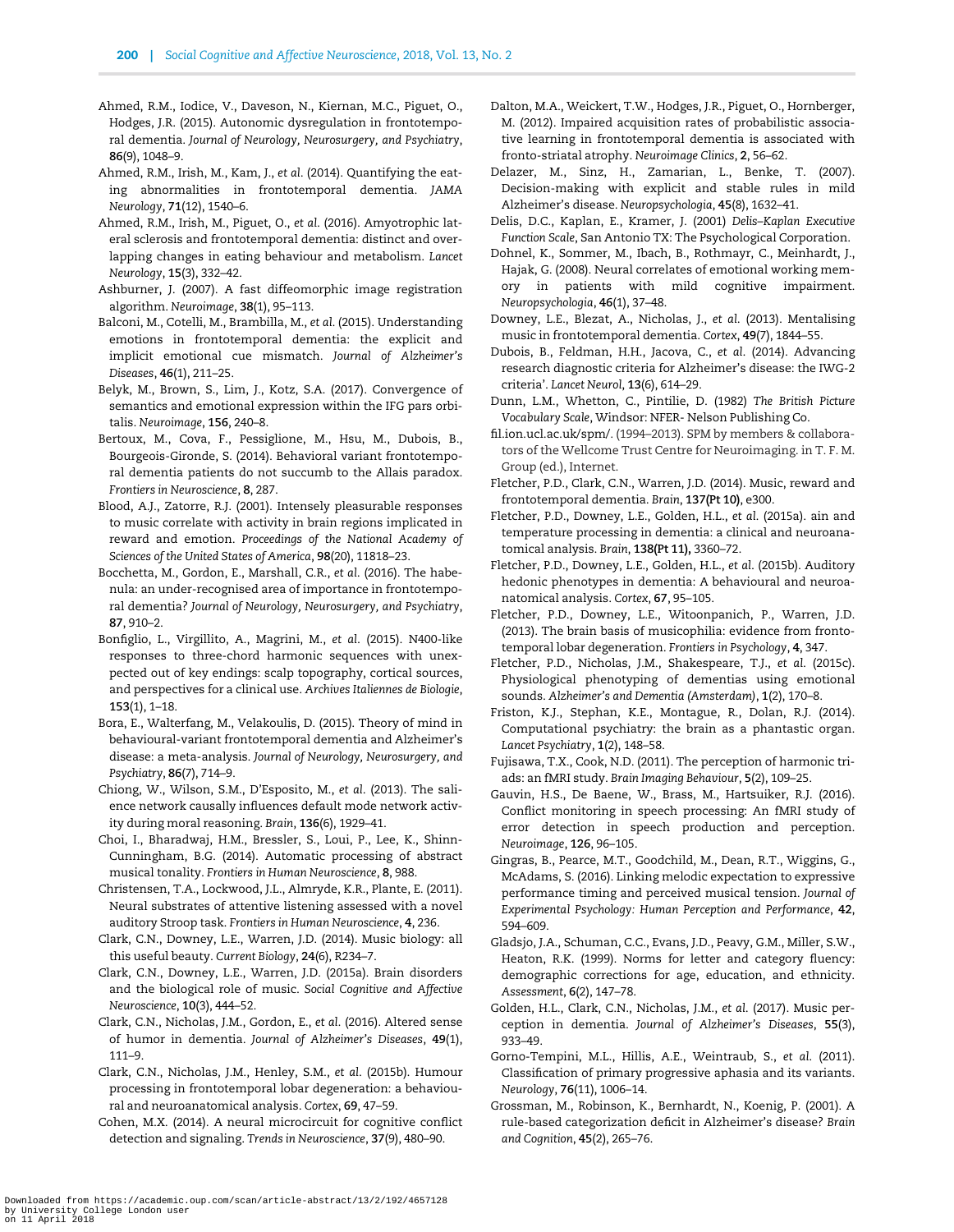- <span id="page-9-0"></span>Grossman, M., Smith, E.E., Koenig, P.L., Glosser, G., Rhee, J., Dennis, K. (2003). Categorization of object descriptions in Alzheimer's disease and frontotemporal dementia: limitation in rule-based processing. Cognitve, Affective, and Behavioral Neuroscience, 3(2), 120–32.
- Hailstone, J.C., Omar, R., Warren, J.D. (2009). Relatively preserved knowledge of music in semantic dementia. Journal of Neurology, Neurosurgery, and Psychiatry, 80(7), 808–9.
- Hailstone, J.C., Ridgway, G.R., Bartlett, J.W., et al. (2011). Voice processing in dementia: a neuropsychological and neuroanatomical analysis. Brain, 134(9), 2535–47.
- Halabi, C., Halabi, A., Dean, D.L., et al. (2013). Patterns of striatal degeneration in frontotemporal dementia. Alzheimer's Disease and Associated Disorders, 27(1), 74–83.
- Hardy, C., Marshall, C., Golden, H., et al. (2016). Hearing and dementia. Journal of Neurology, 263(11), 2339–54.
- Henderson, J.M., Choi, W., Lowder, M.W., Ferreira, F. (2016). Language structure in the brain: a fixation-related fMRI study of syntactic surprisal in reading'. Neuroimage, 132, 293–300.
- Henley, S.M., Downey, L.E., Nicholas, J.M., et al. (2014). Degradation of cognitive timing mechanisms in behavioural variant frontotemporal dementia. Neuropsychologia, 65, 88–101.
- Hsieh, S., Hornberger, M., Piguet, O., Hodges, J.R. (2012). Brain correlates of musical and facial emotion recognition: evidence from the dementias'. Neuropsychologia, 50(8), 1814–22.
- Huron, D. (2006) Sweet Anticipation: Music and the Psychology of Expectation, Cambridge: MIT Press.
- Ibanez, A., Manes, F. (2012). Contextual social cognition and the behavioral variant of frontotemporal dementia. Neurology, 78(17), 1354–62.
- Irish, M., Addis, D.R., Hodges, J.R., Piguet, O. (2012). Considering the role of semantic memory in episodic future thinking: evidence from semantic dementia. Brain, 135(7), 2178–91.
- Irish, M., Piguet, O., Hodges, J.R. (2012). Self-projection and the default network in frontotemporal dementia. Nature Reviews of Neurology, 8(3), 152–61.
- Irish, M., Piolino, P. (2016). Impaired capacity for prospection in the dementias - theoretical and clinical implications. British Journal of Clinical Psychology, 55(1), 49–68.
- Ismail, Z., Herrmann, N., Rothenburg, L.S., et al. (2008). A functional neuroimaging study of appetite loss in Alzheimer's disease. Journal of the Neurological Sciences, 271(1–2), 97–103.
- Jackson, M., Warrington, E.K. (1986). Arithmetic skills in patients with unilateral cerebral lesions. Cortex, 22(22), 611–20.
- Janata, P., Birk, J.L., Van Horn, J.D., Leman, M., Tillmann, B., Bharucha, J.J. (2002). The cortical topography of tonal structures underlying Western music. Science, 298(5601), 2167–70.
- Khalfa, S., Guye, M., Peretz, I., et al. (2008). Evidence of lateralized anteromedial temporal structures involvement in musical emotion processing. Neuropsychologia, 46(10), 2485–93.
- Koelsch, S., Fritz, T., V Cramon, D.Y., Müller, K., Friederici, A.D. (2006). Investigating emotion with music: an fMRI study. Human Brain Mapping, 27(3), 239–50.
- Koelsch, S., Gunter, T., Friederici, A.D., Schroger, E. (2000). Brain indices of music processing: "nonmusicians" are musical. Journal of Cognitive Neuroscience, 12(3), 520–41.
- Koelsch, S., Rohrmeier, M., Torrecuso, R., Jentschke, S. (2013). rocessing of hierarchical syntactic structure in music. Proceedings of the National Academy of Sciences of the United States of America, 110, 15443–8.
- Krumhansl, C.L. (1997). An exploratory study of musical emotions and psychophysiology. Canadian Journal of Experimental Psychology, 51(4), 336–53.
- Lang, S., Kroll, A., Lipinski, S.J., et al. (2009). Context conditioning and extinction in humans: differential contribution of the hippocampus, amygdala and prefrontal cortex. European Journal of Neuroscience, 29(4), 823–32.
- Lehne, M., Rohrmeier, M., Koelsch, S. (2014). Tension-related activity in the orbitofrontal cortex and amygdala: an fMRI study with music. Social Cognitive and Affective Neuroscience, 9(10), 1515–23.
- Lezak, M., Howieson, D., Loring, D. (2004) Neuropsychological Assessment, New York, Oxford University Press.
- Li, C.W., Chen, J.H., Tsai, C.G. (2015). Listening to music in a risk-reward context: the roles of the temporoparietal junction and the orbitofrontal/insular cortices in reward-anticipation, reward-gain, and reward-loss'. Brain Research, 1629, 160–70.
- Loui, P., Wu, E.H., Wessel, D.L., Knight, R.T. (2009). A generalized mechanism for perception of pitch patterns. Journal of Neuroscience, 29(2), 454–9.
- McKenna, P., Warrington, E.K. (1983) Graded Naming Test Manual, Windsor: NFER-Nelson Publishing Company.
- Michelon, P., Snyder, A.Z., Buckner, R.L., McAvoy, M., Zacks, J.M. (2003). Neural correlates of incongruous visual information. An event-related fMRI study. Neuroimage, 19(4), 1612–26.
- Milinski, M., Rockenbach, B. (2012). On the interaction of the stick and the carrot in social dilemmas. Journal of Theoretical Biology, 299, 139–43.
- Nazimek, J.M., Hunter, M.D., Hoskin, R., Wilkinson, I., Woodruff, P.W. (2013). Neural basis of auditory expectation within temporal cortex. Neuropsychologia, 51(11), 2245–50.
- Nelson, H.E. (1982) Nelson Adult Reading Test Manual, London: The National Hospital for Nervous Diseases.
- O'Reilly, J.X., Schuffelgen, U., Cuell, S.F., Behrens, T.E., Mars, R.B., Rushworth, M.F. (2013). Dissociable effects of surprise and model update in parietal and anterior cingulate cortex. Proceedings of the National Academy of Sciences of the United States of America, 110(38), E3660–9.
- Omar, R., Hailstone, J.C., Warren, J.E., Crutch, S.J., Warren, J.D. (2010). The cognitive organization of music knowledge: a clinical analysis. Brain, 133(4), 1200–13.
- Omar, R., Henley, S.M., Bartlett, J.W., et al. (2011). 'The structural neuroanatomy of music emotion recognition: evidence from frontotemporal lobar degeneration'. Neuroimage, 56(3), 1814-21.
- Peretz, I., Blood, A.J., Penhune, V., Zatorre, R. (2001). Cortical deafness to dissonance. Brain, 124(Pt 5), 928–40.
- Perry, D.C., Sturm, V.E., Seeley, W.W., Miller, B.L., Kramer, J.H., Rosen, H.J. (2014). Anatomical correlates of reward-seeking behaviours in behavioural variant frontotemporal dementia. Brain, 137(6), 1621–6.
- Perry, D.C., Sturm, V.E., Wood, K.A., Miller, B.L., Kramer, J.H. (2015). Divergent processing of monetary and social reward in behavioral variant frontotemporal dementia and Alzheimer disease. Alzheimer's Diseases and Associated Disorders, 29(2), 161–4.
- Pievani, M., de Haan, W., Wu, T., Seeley, W.W., Frisoni, G.B. (2011). Functional network disruption in the degenerative dementias. Lancet Neurology, 10(9), 829–43.
- Pressnitzer, D., Suied, C., Shamma, S.A. (2011). Auditory scene analysis: the sweet music of ambiguity. Frontiers in Human Neuroscience, 5, 158.
- Rahman, S., Sahakian, B.J., Hodges, J.R., Rogers, R.D., Robbins, T.W. (1999). Specific cognitive deficits in mild frontal variant frontotemporal dementia. Brain, 122(8), 1469–93.
- Rascovsky, K., Hodges, J.R., Knopman, D., et al. (2011). Sensitivity of revised diagnostic criteria for the behavioural variant of frontotemporal dementia. Brain, 134(9), 2456–77.